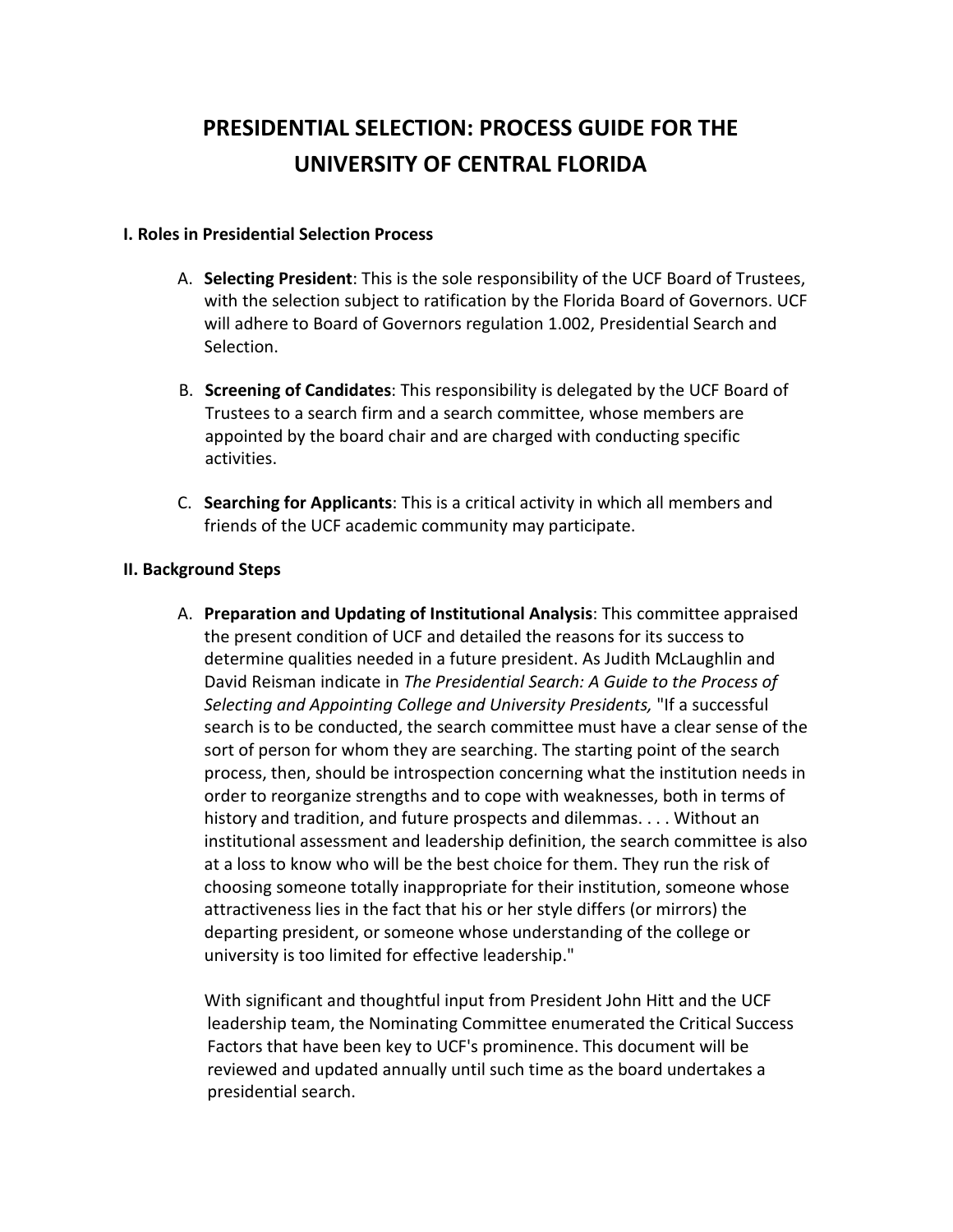B. **Development Leadership Statement**: A Leadership Statement developed by the president and the committee provides a description of the qualities sought in a president at this stage of UCF's development. Representing the board's consensus on the work to be done in a next presidency, the statement serves as a single grid against which candidates will be measured. At the initiation of the search, the Vice President and General Counsel will prepare a memorandum to the Board of Trustees, search committee, and search firm outlining the search criteria and be available for interpretation of such criteria.

The Nominating Committee has adopted the Leadership Statement. This document will be reviewed and updated annually until such time as the board undertakes a presidential search.

- C. **Appointment of Interim President (If Needed):** The board chair will recommend to the Board of Trustees for approval an interim President to serve until a new President takes office.
- D. **Decisions on Compensation Range**: The Compensation and Labor Committee annually reviews the president's compensation package and recommends changes to the board. At the time of a search, the committee will update the compensation data as may be needed for the new president.
- E. **Decisions on Search Consultant**: The board chair, with input from the Board and leadership of the University, shall retain a search consultant to assist with the search process*. (Continue discussions of best practices through AASCU and others.)*
- F. **Size and Composition of Board of Trustees' Search Committee**: A search committee composed of eight to fifteen members will be appointed by the board chair with input from the trustees and the leadership of the university. At least three trustees shall serve on the committee. A chair and vice chair of the search committee, both of whom will be trustees, will be appointed by the board chair. All appointments will be ratified by the full board.

The search committee will include one or more representative from the faculty, student body, Foundation board of directors, administration who are not the current President or a direct report to the President, and representatives from the broader community. The board chair will also ask the Florida Board of Governors to appoint a representative to serve on the search committee. The board chair also will ask one or more presidents of the community colleges who participate in the Direct Connect Consortium with UCF to serve or appoint a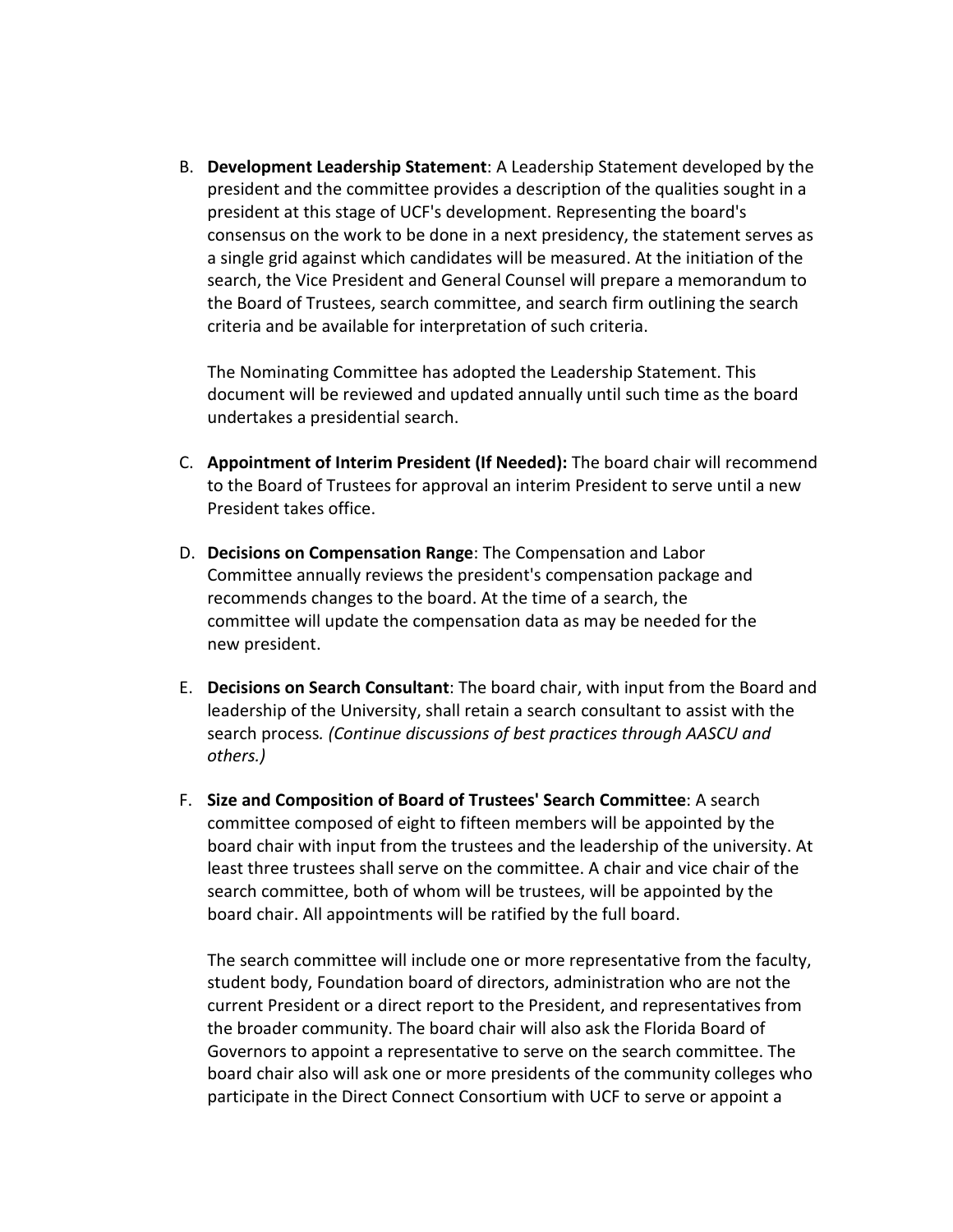representative to the search committee.

The search committee will work with the search consultant to solicit and screen applicants using the Leadership Statement adopted by the board, interview semi-finalists, and recommend three to five finalists to the full board. In all of its actions, the search committee will act in a manner consistent with the requirements of the sunshine law.

- G. **Development of Search Committee Charge**: Please see the attached Exhibit A. This charge will be presented to all members of the search committee.
- H. **Establishment of Timeline:** The search consultant will work with the chair of the Board and the chair of the search committee to establish a timeline for the search.

### **III. Implementation**

- A. **Advertising of Position and Development of Candidate List**: The search consultant will solicit nominations for the position from his or her various sources. Additionally, the position will be advertised broadly through *The Chronicle of Higher Education* and other appropriate media. All nominations and applications will be directed to the search consultant. Applications and nominations will be considered to be open until the finalist selection process is completed.
- B. **Screening and Selection of Semifinalists**: The search consultant will review all of the nominations and applications based on the agreed-upon leadership criteria and will narrow the applicant pool to a reasonable number (12-20 candidates). The search consultant will discuss these candidates informally and separately with the chair and vice chair of the search committee. Assuming positive feedback, the search consultant will then confirm with each of these candidates that he or she understands the public nature of the process and agrees to be a semifinalist. The search consultant will then forward all semifinalist applications to the search committee.
- C. **Semifinalist Interview**: Members of the search committee will conduct semifinalist interviews at an off-campus location.
- D. **Reference and Background Checks**: These checks will be conducted by the search consultant, with the assistance of others as may be appropriate.
- E. **Determination of Finalists**: The search committee will select up to five finalists.
- F. **Campus Visits**: Members of the search committee, with the aid of the search consultant, will arrange campus visits for all finalists. These visits will feature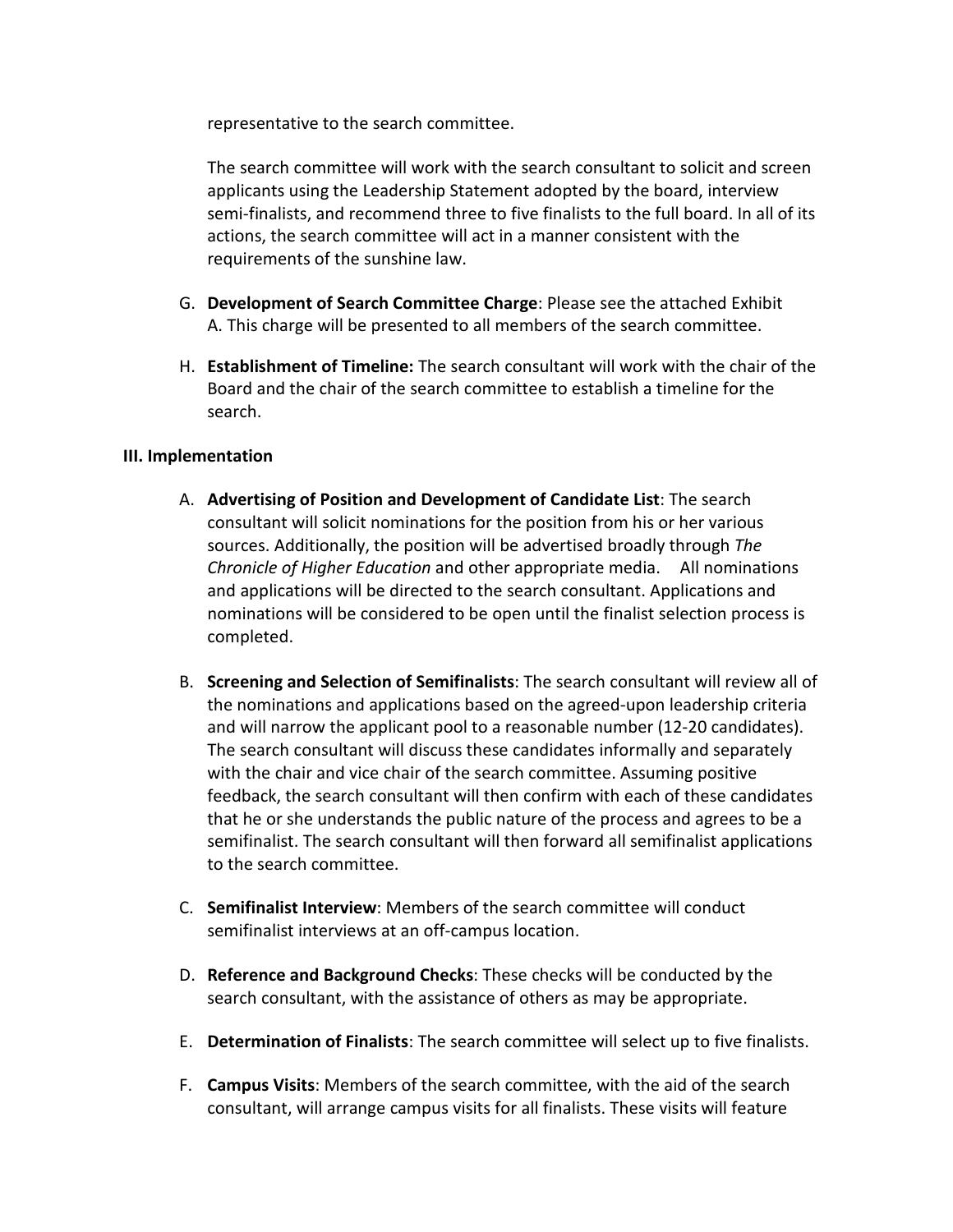multiple opportunities for the candidates to interact with representatives from the board, faculty, students, staff, and the broader community. The search committee will solicit and summarize campus and community reactions to the finalist candidates.

- G. **Recommendation by Search Committee**: The search committee will forward to the Board of Trustees an unranked list of up to five individuals who, in the committee's judgment, are well qualified to serve as president.
- H. **Final Selection by Board of Trustees and Negotiations**: The Board of Trustees shall select the individual to be hired as President, subject to ratification by the Florida Board of Governors. The Board Chair and General Counsel will negotiate the terms of the President's contract.
- I. **Welcome and Transition Activities:** The Board will oversee the announcements of the selection of the new President, with notification to those most directly affected (e.g., faculty, student and administrative staff leaders) preceding the public announcements. The Board and the new President will discuss mutual expectations regarding Board culture, processes, communication and operations. Additional reading material about the University will be provided to the President. A series of introductions to the University and the broader community will be scheduled, affording the President the opportunity both to increase his or her understanding of the University and the community and to express his or her goals and viewpoints on a variety of issues. The Board and the President will consider the desirability of a series of familiarization workshops and of a transition team or committee.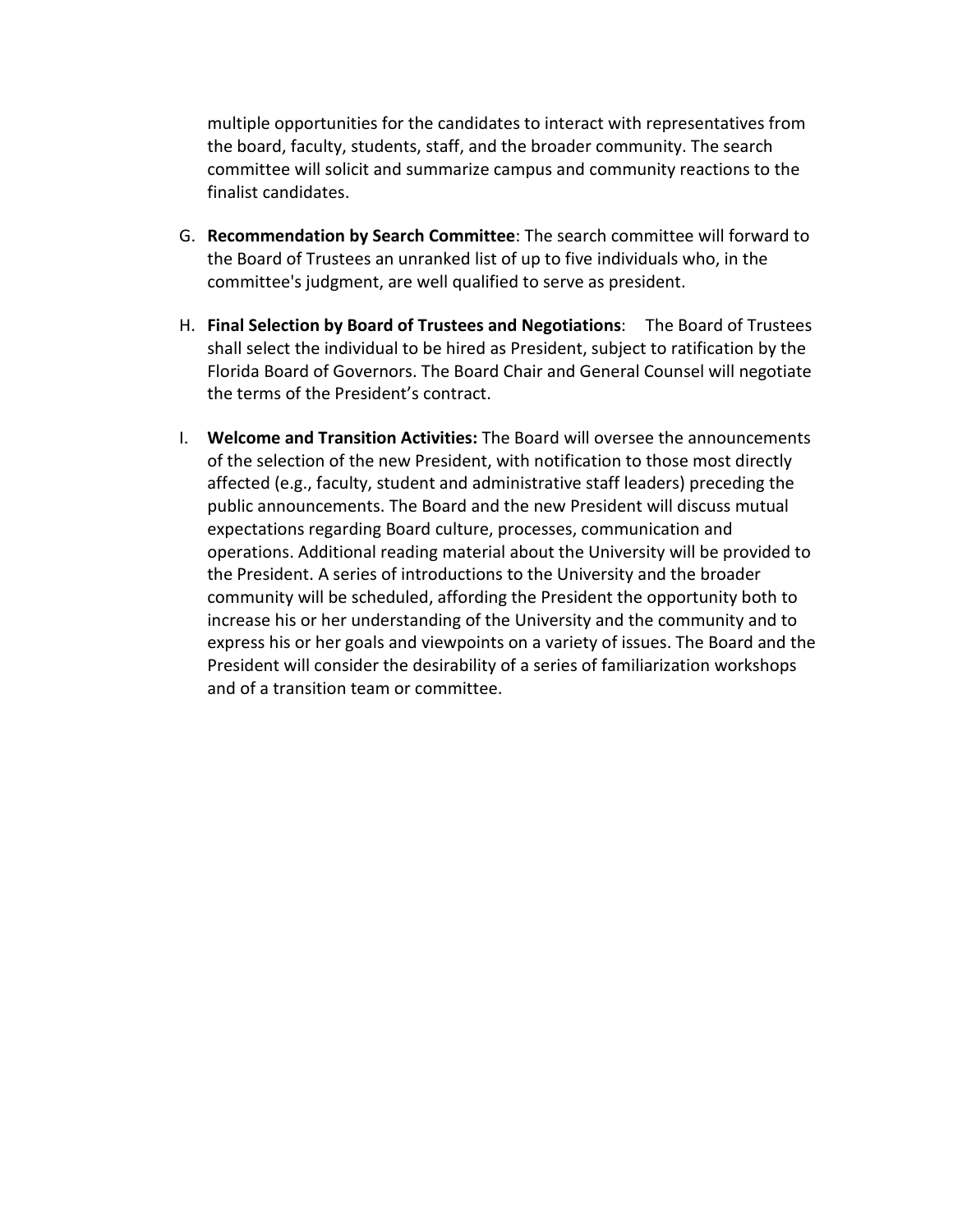# **EXHIBIT A: DRAFT OF BOARD CHAIR'S CHARGE TO PRESIDENTIAL SEARCH COMMITTEE**

The search committee, appointed to advise the Board of Trustees of the University of Central Florida, is composed of \_\_\_\_\_\_\_ members. The committee's chair is Trustee Trustee and it vice chair is Trustee and it vice  $\sim$  .

The search committee is charged with recommending to the trustees not later than (date), an unranked list of three to five individuals who are well qualified to lead UCF as its next president. The search committee is asked to base its recommendations upon the Leadership Statement adopted by the Board of Trustees, as well as the trustees' established equal opportunity and affirmative action policies.

The board chair asks the search committee, assisted by the search firm, to conduct the following activities in discharging its duties:

- Actively solicit nominations and applications from a diverse group of wellqualified persons.
- Screen applications using the leadership criteria as the basis for choice.
- Select and interview semifinalist candidates.
- Assist in checking references of semifinalists.
- Assist in arranging campus visits for finalists.
- Report to the board a summary of campus and community reactions to finalists.
- Ensure that appropriate information about the university and the presidency is provided to candidates at each stage of the screening process.
- Ensure that appropriate confidentiality is strictly observed with respect to applicants and to the committee's internal deliberations.
- Submit more than two qualified candidates to the Board of Trustees for consideration.
- Comply with the requirements of Board of Governors Regulation 1.002.

The Board of Trustees extends its gratitude to the members of the search committee for accepting this demanding assignment. You have the trustees' warmest wishes for a successful conclusion. The future of the university rests upon your wisdom.